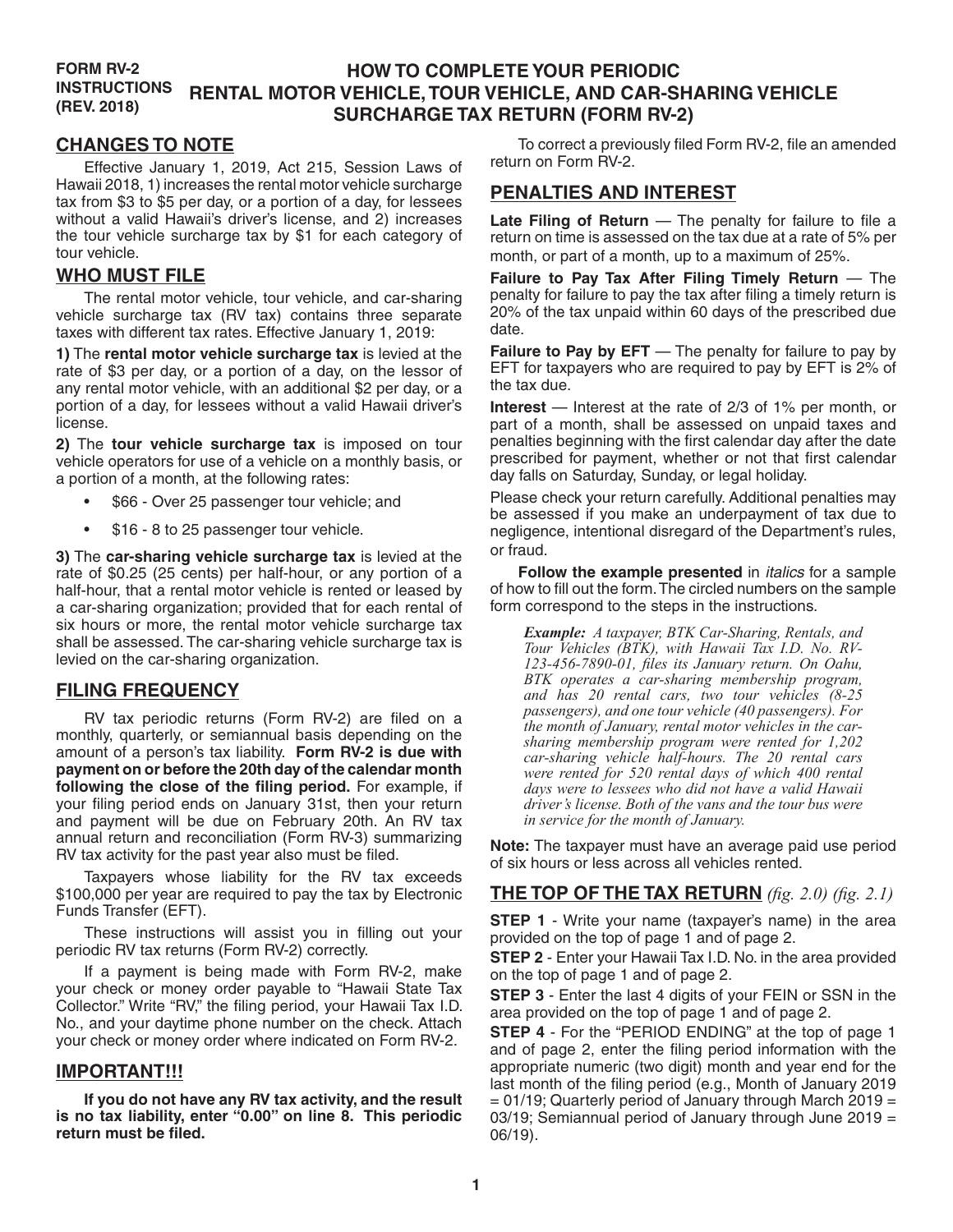| PEAND ENDING          | Place an "X" in this box ONLY if this is an AMENDED return<br>01/<br>19                            | (MM/YY) HAWAII TAX I.D. NO.                                                          |                                                                                     | $RV-123-456-789001$                                                            |
|-----------------------|----------------------------------------------------------------------------------------------------|--------------------------------------------------------------------------------------|-------------------------------------------------------------------------------------|--------------------------------------------------------------------------------|
|                       | NAME: BTK Car-Sharing, Rentals, and Tour Vehicles<br><b>COLUMN A</b><br><b>Car-Sharing Vehicle</b> | <b>COLUMN B</b><br>Tour Vehicle Surcharge Tax-                                       | Last 4 digits of your FEIN or SSN<br><b>COLUMN C</b><br>Tour Vehicle Surcharge Tax- | 12 34<br><b>COLUMN D&amp;B</b><br><b>Rental Motor Vehicle</b>                  |
| fig. 2.0              |                                                                                                    |                                                                                      |                                                                                     |                                                                                |
| FORM RV-2 (REV. 2018) | HAWAII TAX I.D. No.<br>Last 4 digits of your FEIN or SSN                                           | Name: BTK Car-Sharing, Rentals, and Tour Vehicles<br>1234567890<br><b>RV</b><br>1234 | PERIOD ENDING <sup>O</sup> 1                                                        | PAGE <sub>2</sub><br>19<br>MM                                                  |
| fig. 2.1              |                                                                                                    |                                                                                      |                                                                                     |                                                                                |
| ш                     | <b>COLUMN A</b><br><b>Car-Sharing Vehicle</b><br>Curcharge Tay Enter the                           | <b>COLUMN B</b><br>Tour Vehicle Surcharge Tax-<br>Entor the Number of Tour           | <b>COLUMN C</b><br>Tour Vehicle Surcharge Tax-<br>Enter the Number of Tour          | <b>COLUMN D&amp;A</b><br><b>Rental Motor Vehicle</b><br>Surehardo Tay Complete |

|                  |                                                             | <b>COLUMN A</b>                                                                                               | <b>COLUMN B</b>                                                                                       | <b>COLUMN C</b>                                                                                   | <b>COLUMN D&amp;A</b>                                                                                                             |                |
|------------------|-------------------------------------------------------------|---------------------------------------------------------------------------------------------------------------|-------------------------------------------------------------------------------------------------------|---------------------------------------------------------------------------------------------------|-----------------------------------------------------------------------------------------------------------------------------------|----------------|
| HERE             |                                                             | <b>Car-Sharing Vehicle</b><br><b>Surcharge Tax</b> - Enter the<br>Number of Car-Sharing Vehicle<br>Half-Hours | Tour Vehicle Surcharge Tax-<br>Enter the Number of Tour<br>Vehicles Carrying 26 or More<br>Passengers | Tour Vehicle Surcharge Tax-<br>Enter the Number of Tour<br>Vehicles Carrying 8 - 25<br>Passengers | <b>Rental Motor Vehicle</b><br>Surcharge Tax - Complete<br>the schedule on page 2, then carry<br>the total to this column, line 7 |                |
| œ<br>ORDEI       | <b>OAHU DISTRICT</b>                                        | ,202                                                                                                          |                                                                                                       | $\overline{2}$                                                                                    |                                                                                                                                   |                |
| 2<br>≻           | <b>MAUI DISTRICT</b>                                        |                                                                                                               |                                                                                                       |                                                                                                   |                                                                                                                                   | $\mathbf{2}$   |
| MONE<br>3        | <b>HAWAII DISTRICT</b>                                      |                                                                                                               |                                                                                                       |                                                                                                   |                                                                                                                                   | 3              |
| <b>B</b><br>4    | <b>KAUAI DISTRICT</b>                                       |                                                                                                               |                                                                                                       |                                                                                                   |                                                                                                                                   | 4              |
| ă<br>5<br>Ě      | TOTALS (Add lines 1 through<br>4 of Columns A through C)    | <b>9a</b><br>1,202                                                                                            |                                                                                                       | $\overline{2}$                                                                                    |                                                                                                                                   | 5              |
| ပ<br>6           | <b>RATES</b>                                                | \$0.25                                                                                                        | \$66                                                                                                  | \$16                                                                                              |                                                                                                                                   | 6              |
| <b>TACH</b><br>⋝ | TAXES (Multiply line 5 by<br>line 6 of Columns A through C) | $\mathbf 0$<br>300 50                                                                                         | 66<br>00                                                                                              | 32<br>00                                                                                          | $2,360$ 00                                                                                                                        | $\overline{7}$ |

**any activity for the period, enter "0.00" here**. . . . . . . . . . . . . . . . . . . . . . . . . . . . . . . . . . . . . . . . . . . . . . . . . . . . . **8** *fig. 2.2*  $\sim 2.2$ 

*BTK files monthly returns, so BTK entered 01/19 for the numeric month and year end for the month of the* **DECLARATION: DECLARATION: COLOGIST COLOGIST in the penalties of the penalties (26 or more passengers)** us *filing period.* provisions of the Rental Motor Vehicle, Tour Vehicle, and Car-Sharing Vehicle Surcharge Tax Law and the rules issued thereunder.

**STEP 5** - On page 1, Column A, lines 1 through 4. Enter *In Column B, line 1, BTK has entered "1" for th* the number of car-sharing vehicle half-hours that the rental motor vehicles in your car-sharing membership ST program were rented during the period. If filing quarterly or program were refited during the period: if limity quarterly of the<br>semiannually, add the number of car-sharing vehicle halfhours for each month during the period, and enter the totals  $\frac{15.0}{m}$ on the appropriate lines.

*For Column A, line 1, BTK has entered "1,202" for the* **16. Public order to the** *In Column C, line* For Column A, the 1, BTK has entered 1,202 for the last to In Column C, line<br>number of car-sharing vehicle half-hours for Oahu. per of car-sharing venicle half-hours for Oanu. The mumber of to

 **and tiply the number of tour vehicles by the number of m STEP 6** - On page 1, Column B, lines 1 through 4. Enter the number of tour vehicles (26 or more passengers) used during<br>the period for each district. If filing quarterly or comingnually filing period. The period for each district. If filing quarterly or semiannually, multiply the number of tour vehicles by the number of months in the period. **BETAXES** (*ftg. 2.2)*(*ftg. 2.3*) in the period.

> *In Column B, line 1, BTK has entered "1" for the number of tour vehicles for Oahu.* FORM RV-2 **80**

**1** INDIDIT VEHICLES IN YOUR CALUMNATION INTERNATION **STEP 7** - On page 1, Column C, lines 1 through 4. Enter the number of tour vehicles (8-25 passengers) used during **20** the period for each District. If filing quarterly or semiannually,  $\frac{1}{2}$  and  $\frac{1}{2}$  the period for each District. If filing quarterly or semiannually, multiply the number of tour vehicles by the number of months<br>in the period. in the period. Amended Returns, add lines 13 and 14) . . . . . . . . . . . . . . . . . . . . . . . . . . . . . . . . . . . . . . . . . . . . . . . . . . . . . . . . . . **15**

*In Column C, line 1, BTK has entered "2" for the number of tour vehicles for Oahu.* **22** Mail to: HAWAII DEPARTMENT OF TAXATION, P. O. Box 2430, Honolulu, HI 96804-2430. **If you are NOT submitting a**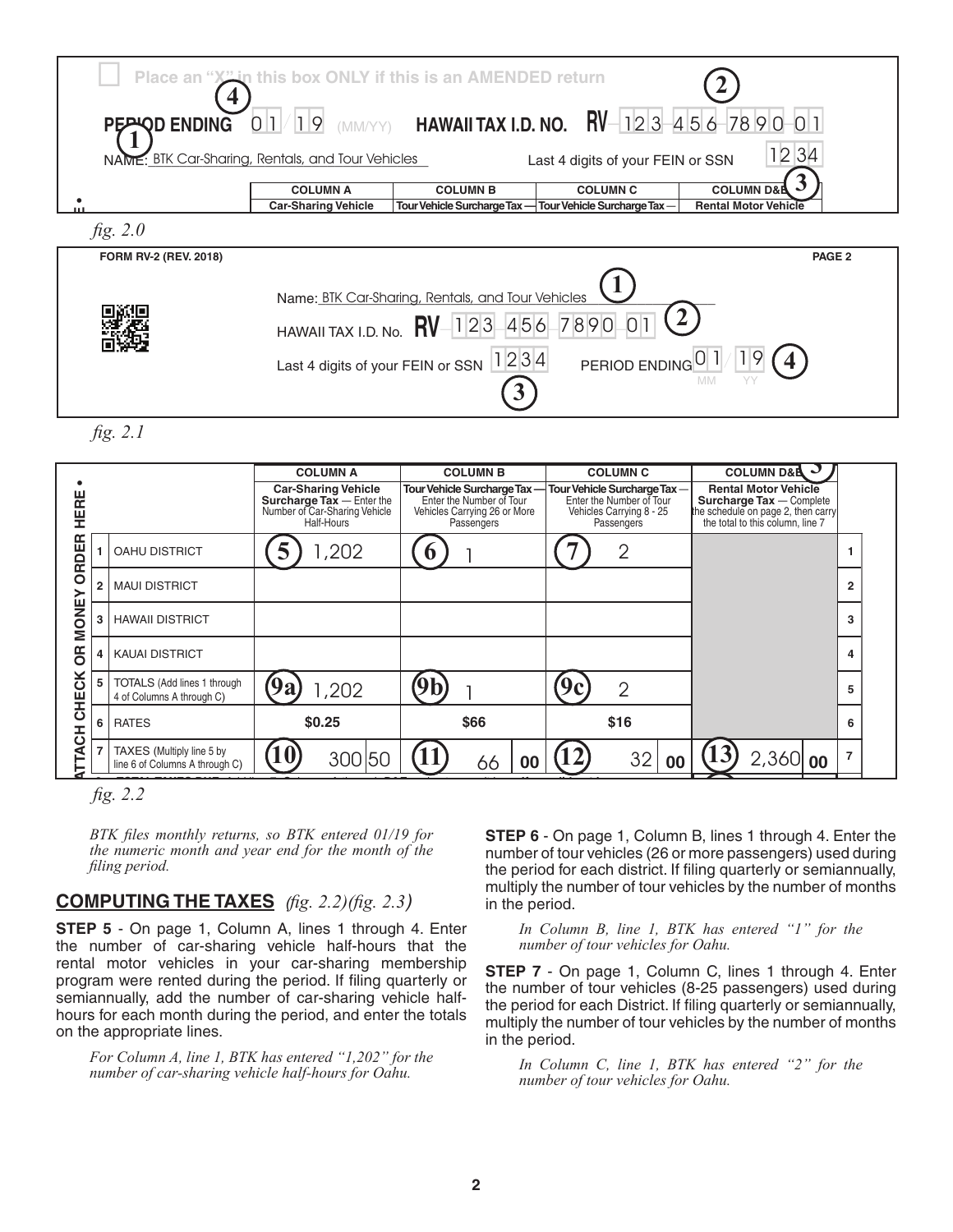|                | <b>COLUMN D</b><br><b>Rental Motor Vehicle</b><br><b>COLUMN D&amp;E SCHEDULE</b><br>Surcharge Tax - Enter the<br>Number of Rental Motor<br>Vehicle Days for Persons NOT<br>included in Column E |       | <b>COLUMN E</b><br><b>Rental Motor Vehicle</b><br>Surcharge Tax - Enter the<br>Number of Rental Motor Vehicle<br>Days for Persons with a Hawaii<br><b>Drivers License</b><br>After December 31, 2018 |     |    |                |
|----------------|-------------------------------------------------------------------------------------------------------------------------------------------------------------------------------------------------|-------|------------------------------------------------------------------------------------------------------------------------------------------------------------------------------------------------------|-----|----|----------------|
| 1.             | <b>OAHU DISTRICT</b>                                                                                                                                                                            | 400   | 8                                                                                                                                                                                                    | 120 |    |                |
| $\overline{2}$ | <b>MAUI DISTRICT</b>                                                                                                                                                                            |       |                                                                                                                                                                                                      |     |    | $\mathbf{2}$   |
| 3              | <b>HAWAII DISTRICT</b>                                                                                                                                                                          |       |                                                                                                                                                                                                      |     |    | 3              |
| 4              | <b>KAUAI DISTRICT</b>                                                                                                                                                                           |       |                                                                                                                                                                                                      |     |    | 4              |
| 5              | TOTALS (Add lines 1 through 4<br>of Columns D and E)                                                                                                                                            | 400   | 9d                                                                                                                                                                                                   | 120 |    | 5              |
| 6              | <b>RATES</b>                                                                                                                                                                                    | \$5   |                                                                                                                                                                                                      | \$3 |    | 6              |
| $\overline{7}$ | TAXES (Multiply line 5 by line 6<br>of Columns D and E)                                                                                                                                         | 2,000 | 00                                                                                                                                                                                                   | 360 | 00 | $\overline{7}$ |
|                | Add line 7, Columns D and E and enter result (13)<br>00<br>2,360<br>7D&E<br>here and on page 1, line 7, Column D&E                                                                              |       |                                                                                                                                                                                                      |     |    |                |

**Example 1** Add line 7, Columns D and E and enter result (13) 2,360 **00 7D&E**<br> **FP 8** - On page 2, Columns D and E, lines 1 through and they were each rented for thirty days during the per<br>
FP 8 - On page 2, Columns D a 4. Enter the number of days that your rental motor vehicles enter "150" (5 x 30) in Column D, line 1. appropriate lines. 1 of the lines.<br>
For Column D, line 1, BTK has entered "400" for the<br>
<sup>For Column D, line 1, BTK has entered "400" for the</sup> fig. 2.3<br>**STEP 8** - On page 2, Columns D and E, lines 1 through and they were each re **9a** 1,202 were rented during the period to persons who did not have a valid Hawaii driver's license (Column D) and to persons who had a valid Hawaii driver's license (Column E). If filing quarterly or semiannually, add the Rental Motor Vehicle days for each month during the period, and enter the totals on the

to persons who did not have a valid Hawaii driver's license https://www.aspirodium.com/communications/time inter For example, if you have five cars on Oahu that were rented

and they were each rented for thirty days during the period, enter "150" (5 x 30) in Column D, line 1.

Hawaii driver's license (Column D) and to persons you enter an amount on the "TOTALS" line (line 5) of any rly or semiannually, add the Rental Motor Vehicle days ,the district allocation lines (lines 1 through 4) of that column, All activities must be allocated to their proper district(s). If column, you must enter amount(s) which equal that total on or we will not be able to correctly process your tax return.

> **11 12 13 10** 300 50 2,360 *number of rental days for Oahu. For Column E, line 1, BTK has entered "120" for the number of rental days for Oahu.*

|    |                                                                                                                                                                                                                                                                                                                                                                                                                    | PENALTY                    |  |          |    |
|----|--------------------------------------------------------------------------------------------------------------------------------------------------------------------------------------------------------------------------------------------------------------------------------------------------------------------------------------------------------------------------------------------------------------------|----------------------------|--|----------|----|
| 9. | Amounts Assessed During the Period<br>1994 March 2004<br>(For Amended Return ONLY)                                                                                                                                                                                                                                                                                                                                 | INTEREST                   |  |          |    |
|    |                                                                                                                                                                                                                                                                                                                                                                                                                    |                            |  | 2,758 50 | 10 |
|    | 11. TOTAL PAYMENTS MADE FOR THE PERIOD. (For Amended Return ONLY)                                                                                                                                                                                                                                                                                                                                                  |                            |  |          | 11 |
|    | 12. CREDIT TO BE REFUNDED. Line 11 minus line 10 (For Amended Return ONLY)                                                                                                                                                                                                                                                                                                                                         |                            |  |          | 12 |
|    |                                                                                                                                                                                                                                                                                                                                                                                                                    |                            |  |          | 13 |
|    | 14. FOR LATE FILING ONLY $\rightarrow$                                                                                                                                                                                                                                                                                                                                                                             | PENALTY<br><b>INTEREST</b> |  |          | 14 |
|    | 15. TOTAL AMOUNT DUE AND PAYABLE. (Original Returns, add lines 10 and 14;                                                                                                                                                                                                                                                                                                                                          |                            |  | 2,758 50 | 15 |
|    | 16. PLEASE ENTER THE AMOUNT OF YOUR PAYMENT. Attach a check or money order payable to<br>"HAWAII STATE TAX COLLECTOR" in U.S. dollars drawn on any U.S. bank to Form RV-2. Write "RV," the filing<br>period, your Hawaii Tax I.D. No., and your daytime phone number on your check or money order.<br>Mail to: HAWAII DEPARTMENT OF TAXATION, P. O. Box 2430, Honolulu, HI 96804-2430. If you are NOT submitting a |                            |  | 2,758 50 |    |

| $\bm{\tau}$<br>$\sim$<br>ona | wner         |             | ร−⊿<br>$\check{ }$<br>$\checkmark$ |
|------------------------------|--------------|-------------|------------------------------------|
| <b>SIGNATURE</b>             | <b>TITLE</b> | <b>DATE</b> | <b>DAYTIME PHONE NUMBER</b>        |
| fig. 2.4                     |              |             |                                    |

*fig. 2.4* RV2\_C 2018A 01 VID01 ID NO 01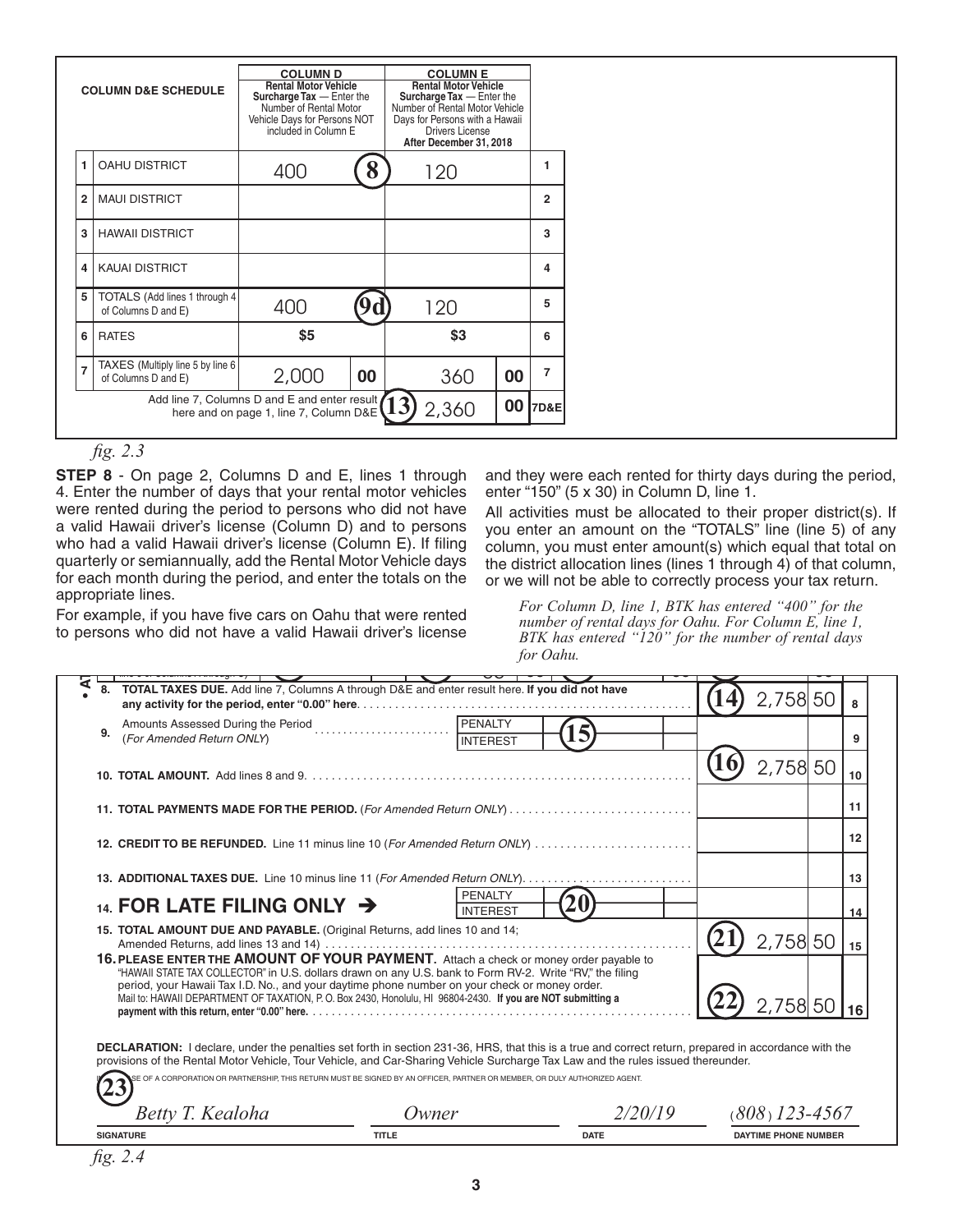**STEP 9a** - On page 1, add the number of Car-Sharing Vehicle Half-Hours from Column A for all districts (lines 1 through 4).

*In Column A, line 5, BTK has entered 1,202 car-sharing vehicle half-hours for the month of January.*

**STEP 9b** - On page 1, add the number of tour vehicles (26 or more passengers) from Column B for all districts (lines 1 through 4).

*In Column B, line 5, BTK has entered 1 tour vehicle for the month of January.*

**STEP 9c** - On page 1, add the number of tour vehicles (8-25 passengers) from Column C for all districts (lines 1 through 4).

*In Column C, line 5, BTK has entered 2 tour vehicles for the month of January.*

**STEP 9d** - On page 2, add the number of Rental Motor Vehicle Days from Columns D and E for all districts (lines 1 through 4).

*In Column D, line 5, BTK has entered 400 rental motor vehicle days for the month of January. In Column E, line 5, BTK has entered 120 rental motor vehicle days for the month of January.*

**STEP 10** - On page 1, in Column A, multiply the number entered on line 5 by the tax rate of \$0.25 (line 6), and enter the result on line 7.

*BTK has multiplied 1,202 (the number of half-hours entered on line 5) by \$0.25 (the tax rate listed on line 6) to get \$300.50, which is entered in Column A, line 7 (1,202 x \$0.25 = \$300.50).*

**STEP 11** - On page 1, in Column B, multiply the number entered on line 5 by the tax rate of \$66 (line 6), and enter the result on line 7.

*BTK has multiplied 1 (the number of tour vehicles in use during the month on line 5) by \$66 (the tax rate on line 6) to get \$66, which is entered in Column D, line 7 (1 x \$66 = \$66).*

**STEP 12** - On page 1, in Column C, multiply the number entered on line 5 by the tax rate of \$16 (line 6) and enter the result on line 7.

*BTK has multiplied 2 (the number of tour vehicles in use during the month on line 5) by \$16 (the tax rate listed on line 6) to get \$32, which is entered in Column C, line 7 (2 x \$16 = \$32).*

**STEP 13** - After completing the schedule on page 2 to determine your rental motor vehicle surcharge tax, on page 1, in Column D&E, enter on line 7 the total tax amount from page 2, line 7D&E.

*On page 1, in Column D&E, line 7, BTK has entered \$2,360 (the total tax amount from page 2, line 7D&E).*

# **FINISHING THE TAX RETURN** *(fig. 2.4)*

**STEP 14** - On page 1, add Columns A through D&E of line 7, and enter the total on line 8. This is the total tax due. **CAUTION: LINE 8 MUST BE FILLED IN**. If you do not have any RV tax activity and therefore have no tax due, enter "0.00" on line 8.

*BTK has added \$300.50, \$66, \$32, and \$2,360 for a total of \$2,758.50 which is entered on line 8.*

**STEP 15** - Leave line 9 blank (to be used for Amended Returns ONLY).

**STEP 16** - Enter the amount from line 8 on line 10, "TOTAL AMOUNT."

**STEP 17** - Leave line 11 blank (to be used for Amended Returns ONLY).

**STEP 18** - Leave line 12 blank (to be used for Amended Returns ONLY).

**STEP 19** - Leave line 13 blank (to be used for Amended Returns ONLY).

**STEP 20** - After computing the penalty and interest amounts, enter the results to the right of "PENALTY" and "INTEREST" and enter the total of the two amounts on line 14.

If you are unable to compute the penalty and interest, leave these lines blank. The Department will compute the charges for you and send you a bill.

**STEP 21** - Add the amounts on lines 10 and 14, and enter the "TOTAL AMOUNT DUE AND PAYABLE" on line 15.

**STEP 22** - **NOTE:** If you are NOT submitting a check with your return, enter "0.00" on line 16.

Write the "AMOUNT OF YOUR PAYMENT," including any penalty and interest, on line 16. Attach your check or money order for this amount payable to "Hawaii State Tax Collector" in U.S. dollars drawn on any U.S. bank where indicated on the return. Write "RV," the filing period, your Hawaii Tax I.D. No., and your daytime phone number on your check or money order. **DO NOT SEND CASH**.

Send your check or money order and the return to:

Hawaii Department of Taxation

P. O. Box 2430 Honolulu, HI 96804-2430

**STEP 23** - Sign your tax return. The sole proprietor, a partner or member, corporate officer, or an authorized agent must sign and date the tax return, state his/her title, write the date the return is signed, and write a daytime contact phone number.

#### **INSTRUCTIONS FOR FILING AN AMENDED FORM RV-2**

If you file your Form RV-2 and later become aware of any changes you must make to the reported number of car-sharing vehicle half-hours, the number of rental motor vehicle days, and/or the number of tour vehicle-months, you may file an amended return on Form RV-2 to change the Form RV-2 you already filed.

Do **NOT** file an amended Form RV-2 if the Rental Motor Vehicle, Tour Vehicle, and Car-Sharing Vehicle Surcharge Tax Annual Return & Reconciliation, Form RV-3, has already been filed for the tax year.

Complete your amended Form RV-2 as follows:

- 1. Put an "X" in the box at the top of page 1 of the Form RV-2 to designate that this is an amended return (see *fig. 2.0*).
- 2. Enter the correct number of car-sharing vehicle halfhours, the number of rental motor vehicle days, and/or the number of tour vehicle-months, and amounts of taxes due which should have been reported on the original Form RV-2. Follow Steps 1 through 14 above used to